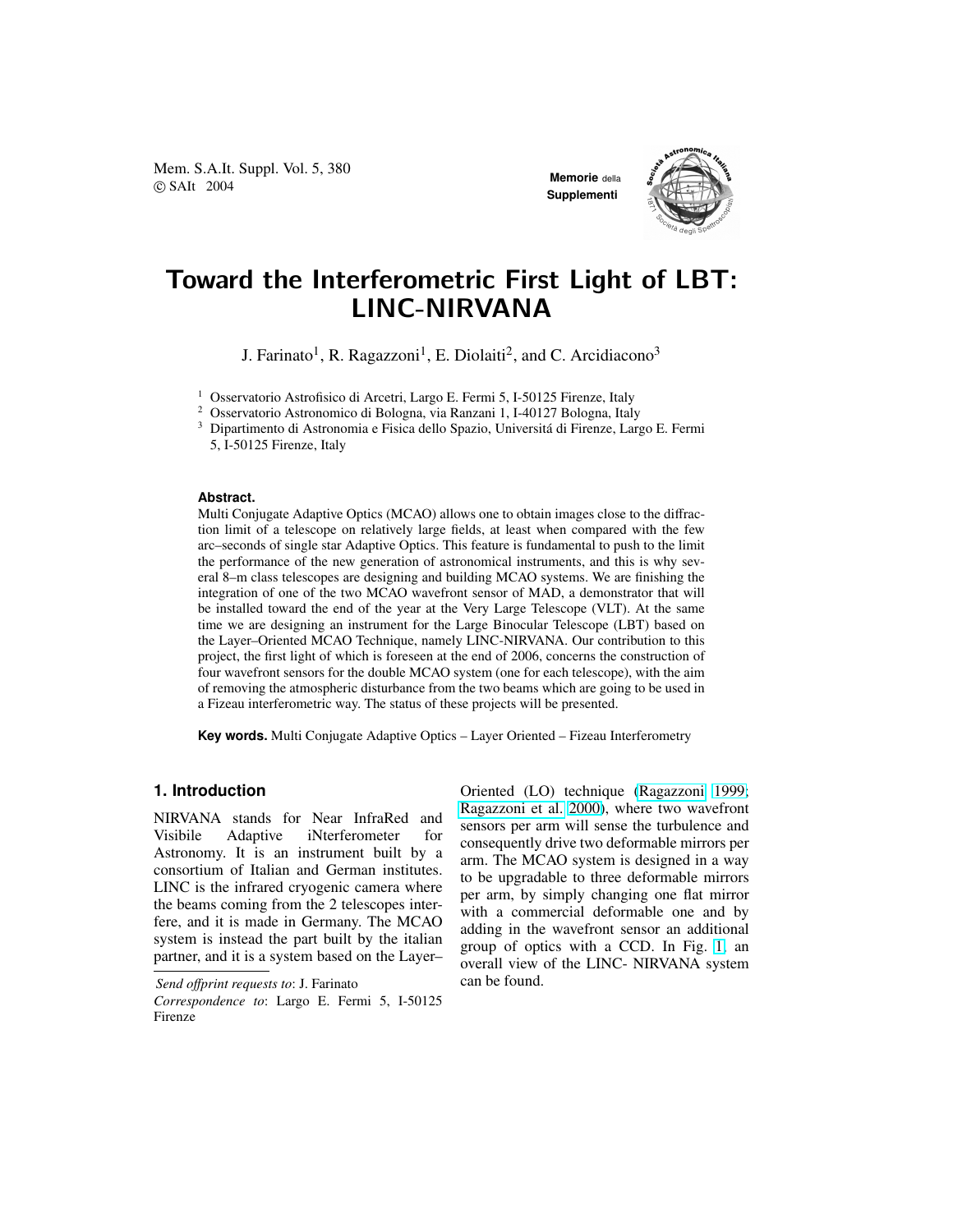<span id="page-1-0"></span>

Fig. 1. An overall view of the LINC-NIRVANA system; the light collected from the folded gregorian foci of the two telescopes passes through the MCAO system, and it is then interferometrically collected at the LINC camera.

## **2. Instrument description**

Nirvana [\(Herbst et al.](#page-4-0) [2001\)](#page-4-0) is an instrument that, mounted on the Large binocular Telescope (LBT, [Hill & Salinari](#page-4-0) [2000\)](#page-4-0), will provide imaging and, potentially, spectroscopic capabilities, with a resolution equivalent to the longest baseline of the LBT telescope, that is about 24 m. The two mirrors of LBT are mounted on the same mechanical structure and NIRVANA will be rigid with respect to these. The main task of this instrument is to clear out the collected starlight from the aberrations introduced by the atmospheric turbulence and to combine interferometrically the two beams, making these form an interference fringe pattern inside a cryogenic camera.

The instrument is designed to take advantage of a unique features of LBT. In fact it will use the two secondary Adaptive Mirrors [\(Riccardi et al.](#page-4-0) [2003\)](#page-4-0), that will introduce the compensation for the ground layer turbulence. A further correction for the high altitude turbulence will be introduced by two piezo-stack deformable mirrors (each with 672 actuators) mounted aboard the instrument.

Each of the two NIRVANA arms, in fact, will employ a so-called Multi- Conjugated Adaptive Optics system (MCAO) allowing for atmospheric turbulence compensation over a Field of View as large as nearly 2 arcmin in diameter. The two beams are then cophased by means of a fast recombination mirror, that takes into account the difference in pathlength (introduced by the atmosphere) that the starlight encounters in its journey to the telescope's mirrors. This provides a characteristic fringe pattern, equal for all the stars in the Field of View. This optical configuration, called Fizeau interferometer, is also unique in the realm of large (8m-class) telescopes, since usually other interferometers exhibit a Field of View that barely exceeds few arcseconds. In order to produce the above described compensation a combination of two wavefront sensing units, one for each arm, is foreseen (see Fig. [2\)](#page-2-0). The Ground Layer Wavefront Sensor (GLWS), which is shown in Fig. [3,](#page-3-0) will drive the secondary adaptive mirror, that is conjugated to the telescope entrance pupil. The basic choice is to avoid the use of laser guide stars, both for budget and for technologycal reasons. The compensation will be made using a maximum number of references of 12 natural guide stars to be found in an annular Field of View of outer diameter of 6 arcmin, and inner diameter of 2 arcmin. Compensation of the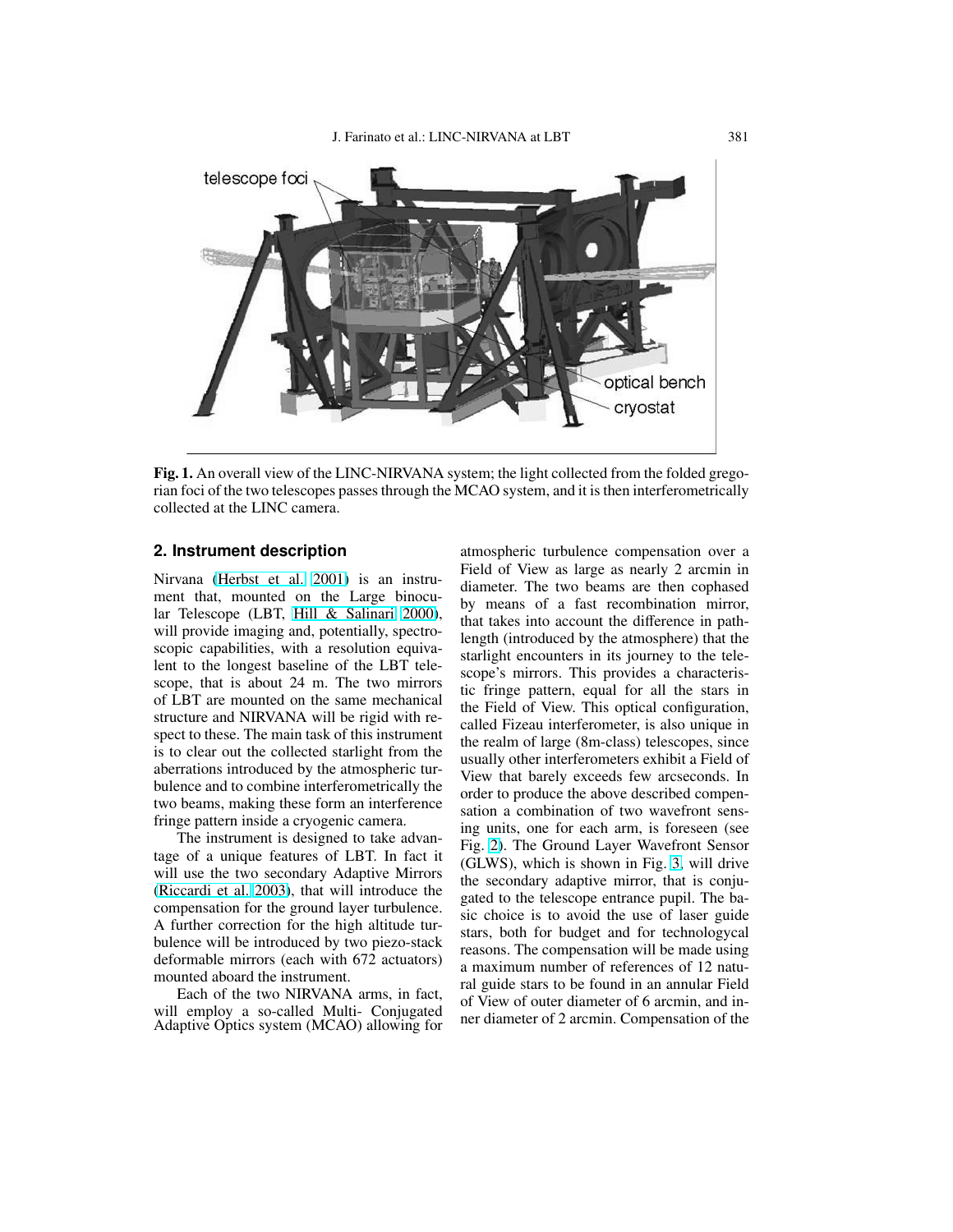<span id="page-2-0"></span>

Fig. 2. The LINC-NIRVANA optical bench; clearly visible are the two mid- high altitude wavefront sensors (the two towers at the bottom) and the two ground layer wavefront sensors (on the top part of the drawing, left and right side) which are connected to two big bearings that operate the field de-rotation.

high altitude layers will be provided by two dedicated wavefront sensing units – the Mid High Wavefront Sensors (MHWS) – which are shown in Fig. [4.](#page-3-0) These units will use the central 2 arcminutes of the Field of View, where up to 8 reference stars can be used. Thus, the two wavefront sensors will use different field of views to look for suitable references, implementing a variation of the Layer Oriented Technique, which is called Multiple Field of View Layer–Oriented technique [\(Ragazzoni et](#page-4-0) [al.](#page-4-0) [2002\)](#page-4-0). These units are operated in a remote way, to keep the telescope environment unperturbed by all these complex operations. The co-phasing sensor will be located inside the cryogenic camera. In this way, differential flexures and/or thermal expansion, which are hard to trace down, will be easily controllable. The possibility is foreseen of implementing more than one way (for instance through a fiberfed set of Integral Field Units), for an easy upgrade of the instrument with spectroscopic capabilities. Currently the instrument successfully passed the Preliminary Design Review Phase (early 2003) and is undergoing its Final Design Review phase in spring 2004.

#### **3. Conclusions**

As the instrument is a collaboration between Italy and Germany, the Italian responsibility is mostly focussed on the areas where its expertise is internationally recognized. In fact most of the Italian contribution is mainly concerned with the MCAO system and the optomechanics of the wavefront sensing parts. In particular the four units of Wavefront sensing (two per arms) are taking advantage of the conceptually similar system developed in collaboration with the European Southern Observatory for the Very Large Telescope.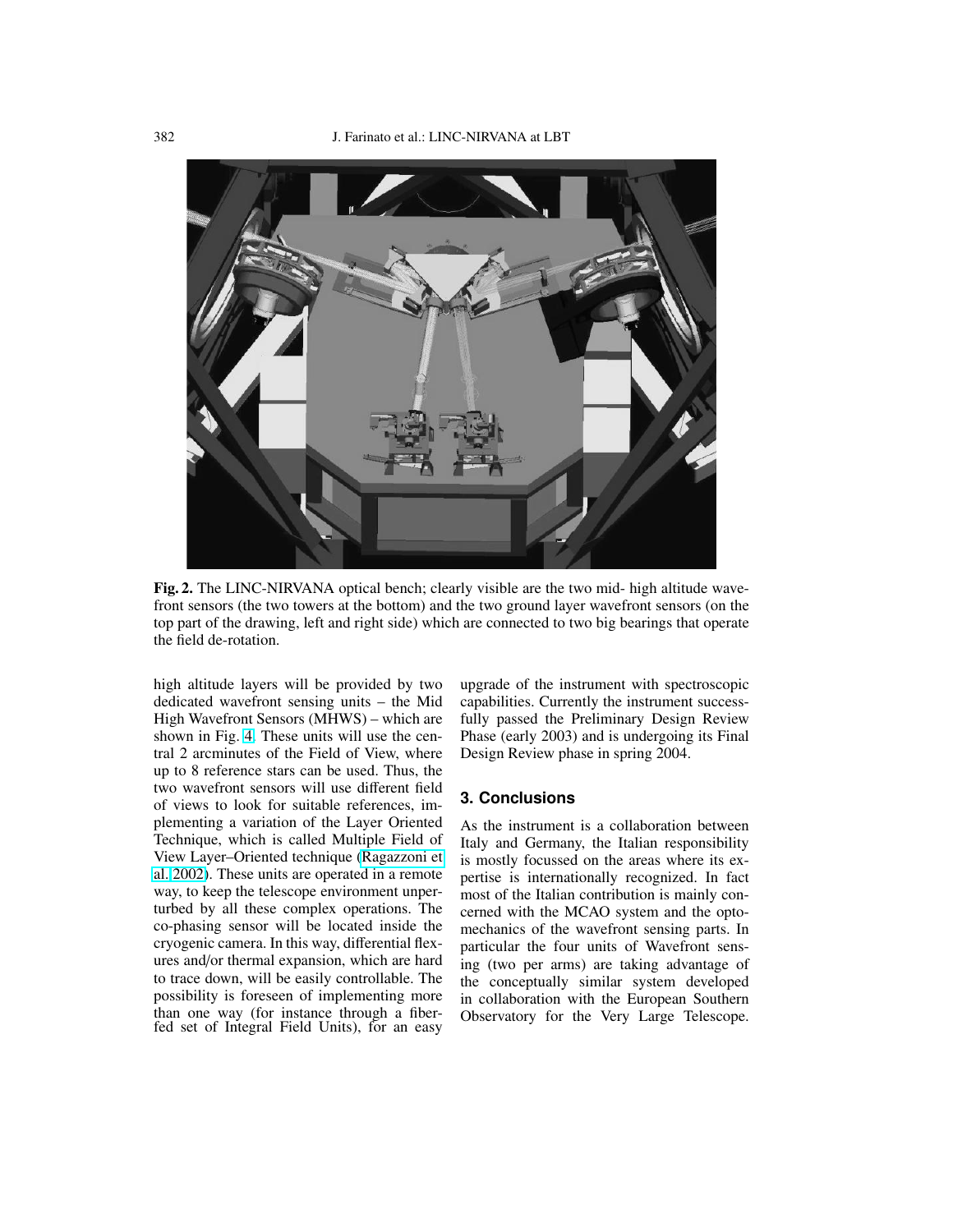<span id="page-3-0"></span>

Fig. 3. The wavefront sensor conjugated to the ground layer (GLWS). The conjugation altitude is thus on the entrance pupil of the telescope. This WFS is driving the adaptive secondary mirror with 672 actuators.



Fig. 4. The wavefront sensor conjugated to the high altitude layer (MHWS). The conjugation altitude can vary from  $\approx$  5 km to  $\approx$  15 km in order to maximise the correction and minimise the contribution of the layers above the ground one. This WFS is driving a commercial deformable mirror with 349 actuators.